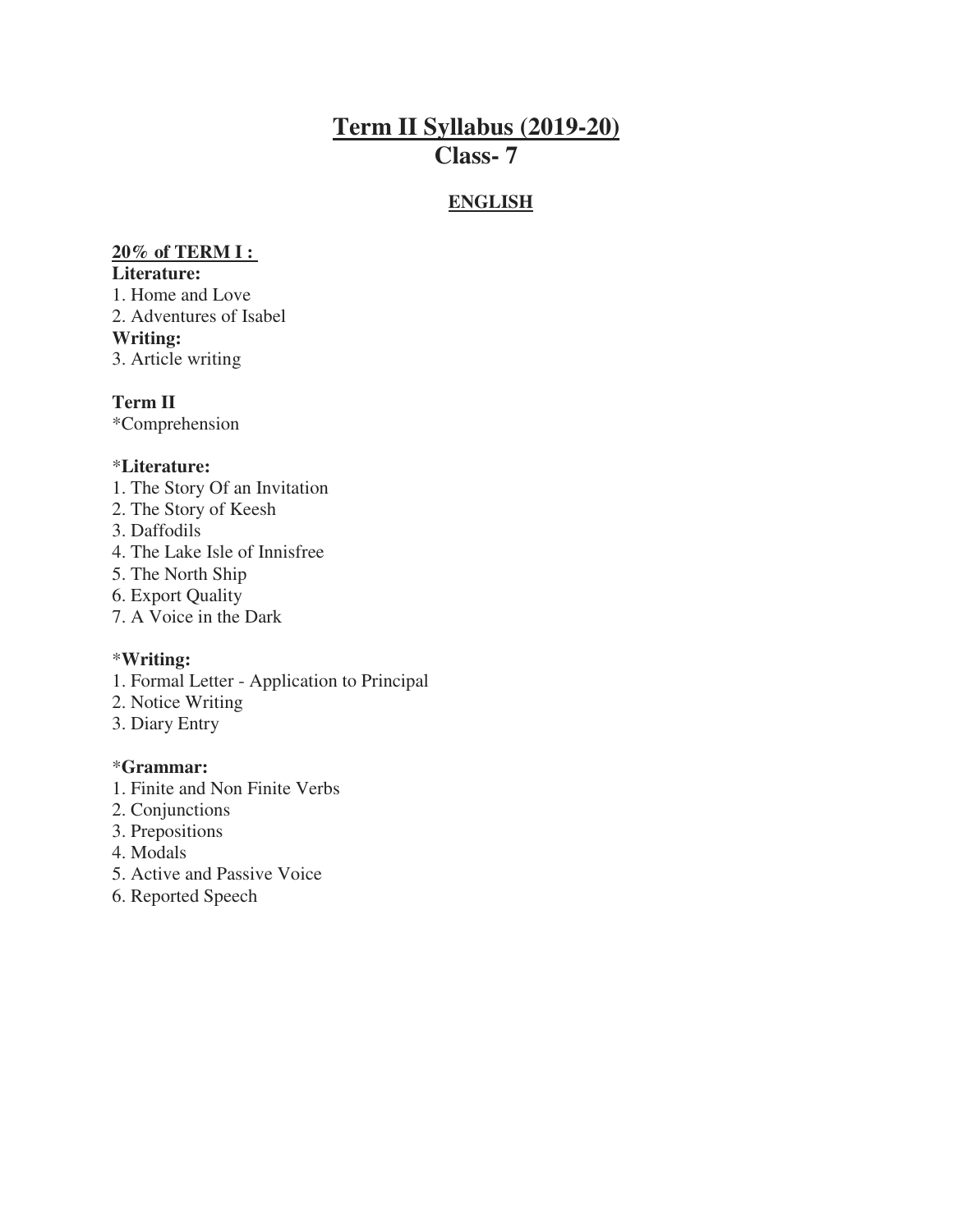#### **MATHS**

#### **20% of TERM I :**

Ch-1 INTEGERS Ch-4 SIMPLE EQUATIONS

#### **TERM II :**

Ch -7 CONGRUENCE OF TRIANGLES Ch-8 COMPARING QUANTITIES Ch-9 RATIONAL NUMBERS Ch-10 PRACTICAL GEOMETRY Ch- 11 PERIMETER AND AREA Ch - 12 ALGEBRAIC EXPRESSIONS Ch - 13 EXPONENTS AND POWER.

# <u>विषय – हिंदी</u>

प्रथम सत्र **– 20** प्रविशि िसििं **–** पाठ **7** शाम एक ककसान व्याकरण **–** विलोम शब्द **,**अनके शब्दों केवलए एक शब्द रचनात्मक **–** अनच्ुछेद लेखन**,** सििं ाद लेखन द्वितीय सत्र पाठ्यक्रम वसंत पाठ – 10 अपूर्व अनुभव पाठ **- 11** र ीम केदो **(**े कवििा**)** पाठ **- 12** किंचा पाठ **– 13** एक विनका पाठ **– 15** नीलकिंठ पाठ **– 16** भोर और बरखा पाठ -18 संघर्ष के कारण में तुनुकमिजाज़ हो गया पाठ **20 –** विल्लि**-**गायन **(**कवििा**)** व्याकरण पाठ 11- सर्वना**म** पाठ **12 –** विशषे ण पाठ **4 -** सविं ि **(**स्िर**-** दीघ**,** व गणु **,**िृवि**)** पाठ **7 –** समास **(**ित्परुुष**,** विग**,** ुिििं **),** अशिु िाक्यों को शिु करना पाठ **13 –** कक्रया और काल पाठ **14 –** अव्यय **(**कक्रया विशषे ण**,** समच्चु यबोिक**,** सबिं ििं बोिक**,** विस्मयाकदबोिक **)** पाठ **17** विराम**-**वचह्न **,** म ुािरें रचनात्मक **–** औपचाररक पत्र **,** विज्ञापन **,**वचत्र िणनव **,**अपरठि गद्ाशिं <u>महाभारत</u> – द्वितीय सत्र पाठ्यक्रम

**SOCIAL SCIENCE**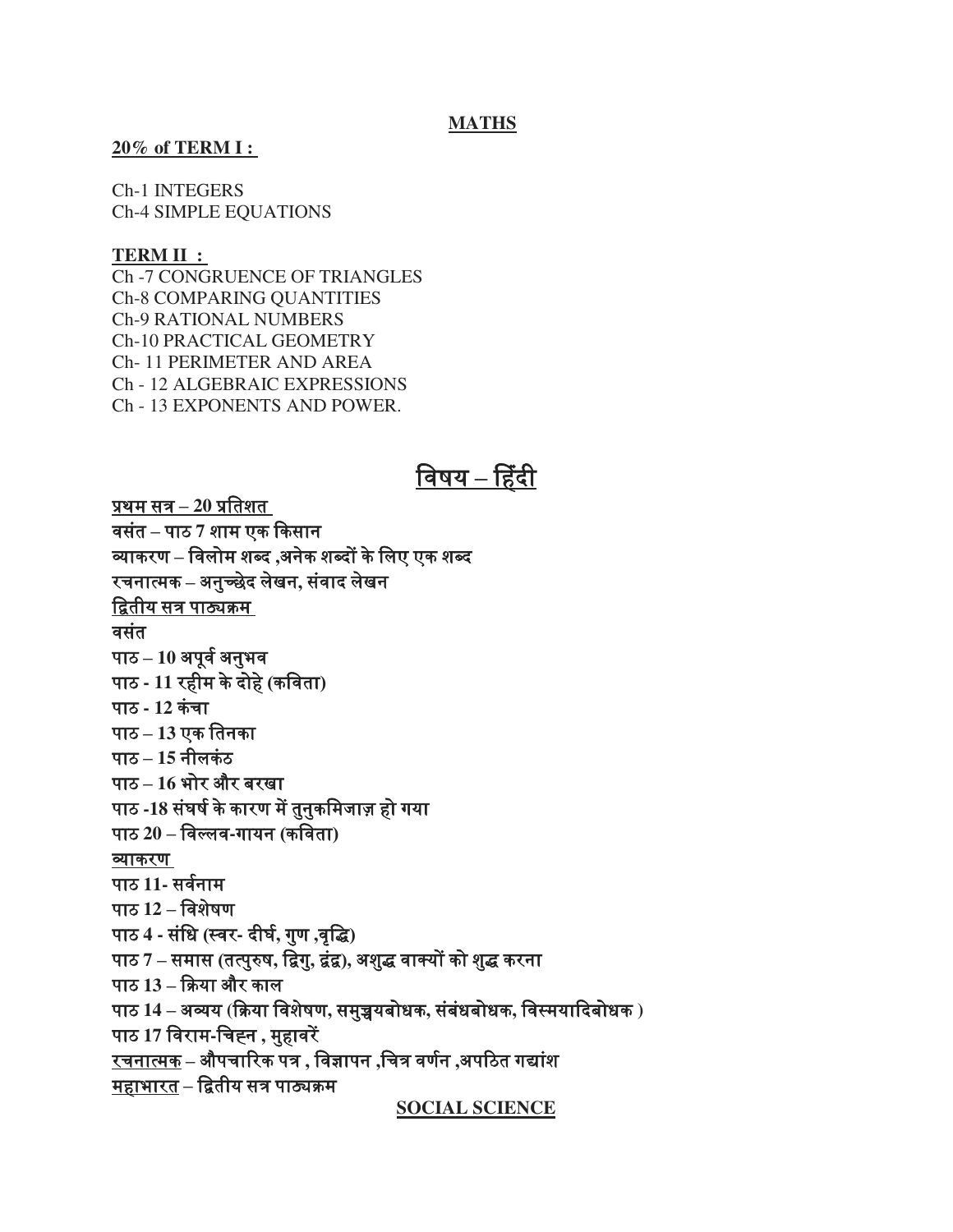#### **20% of TERM I :**

#### • **Geography**

 **Chapter – 3** - Our Changing Earth

### • **Civics**

 **Chapter – 3**-How the state Government Work

### **TERM II** : **History**

Chapter 7 - Tribes, Nomads and Settled Communities

Chapter 9 - The Making of Regional Culture

Chapter 10 - Eighteenth – Century Political Formation

## **Geography**

Chapter 6 - Natural Vegetation and Wildlife

Chapter 8 - Human Environment interactions the tropical and the sub-tropical region.

Chapter 9 - Life in the Temperate Grassland.

## **Civics**

Chapter 8 - Markets Around Us.

Chapter 10 - Struggle for Equality

## **MAPS FROM HISTORY AND GEOGRAPHY LESSONS**

# **SCIENCE**

#### **20% of TERM I :**

- **Chapter – 6 Physical and Chemical Changes**
- **Chapter – 10 Respiration in Organisms**

## **TERM II :**

- **Chapter -5 Acid Bases and Salts**
- **Chapter – 8 Wind storm and cyclones**
- **Chapter – 11 Transportation in Animals and Plants**
- **Chapter – 12 Reproduction in plants**
- **Chapter 13 Motion and time**
- **Chapter 14 Electric current and its Effects**
- **Chapter 15 Light**

## **FRENCH**

#### **20% of Term I**

Literature - Chapter-0 (La France, qu'est-ce que c'est?)

**Grammar** - Les verbes pronominaux, Les prépositions,L'interrogation, Les articles

**TERM – II**

Literature - Chapter – 6 (M. Lavigne cherche un manteau)

Chapter – 7 (Allons à Paris)

Chapter – 8 (Les photos de Manuel)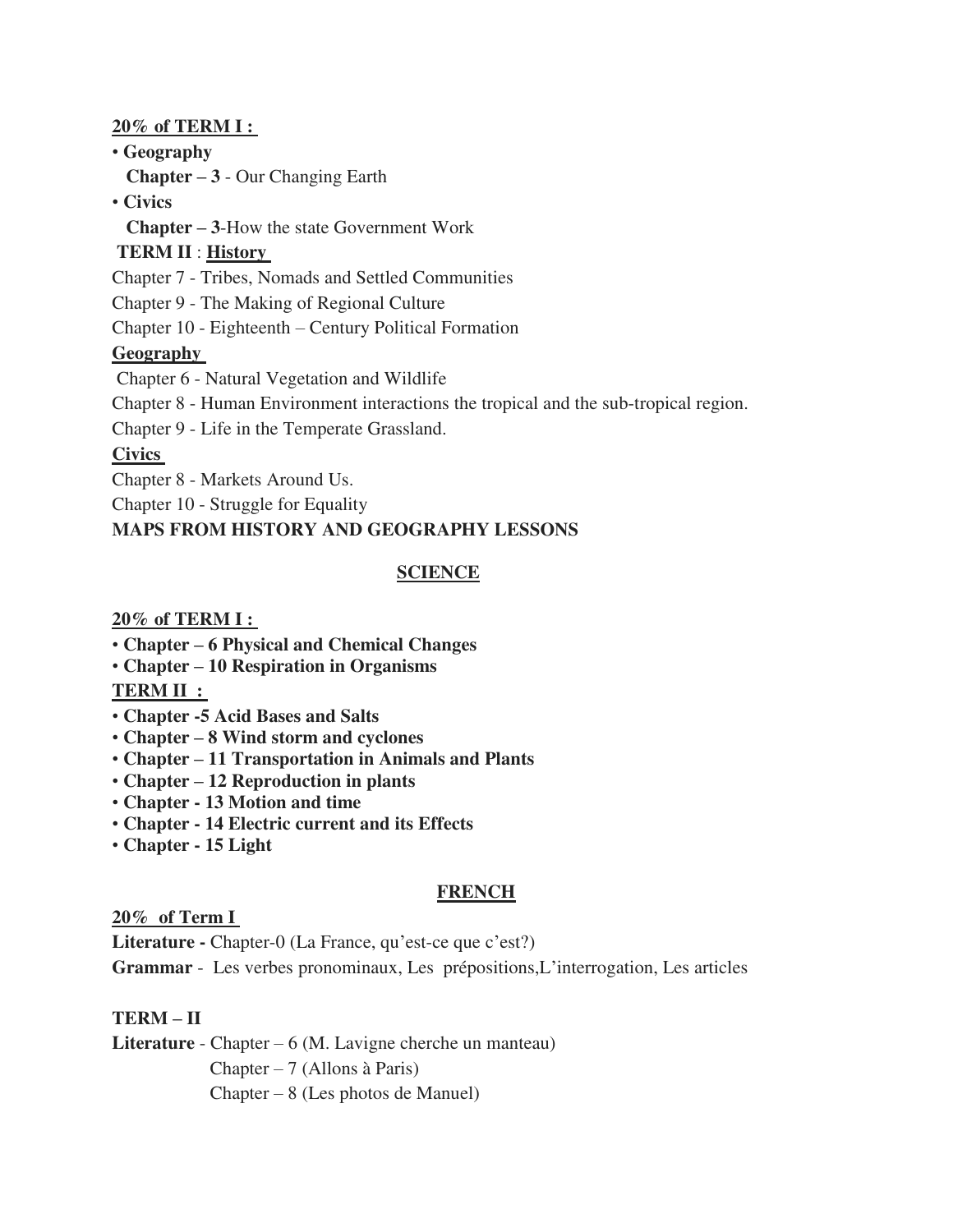Chapter – 9 (Au café des Laurent)

Chapter – 10 (Encore une lettre de Rouen)

**Writing** – Paragraph writing

**Grammar** – Les prépositions, Les verbes, Les prépositions de lieu, Les nationalités, Les adjectifs démonstratifs, Les professions, L'impératif, Les adjectifs interrogatifs

#### **GERMAN**

**20% of TERM I :** MODUL 3 LEKTION – 3 ( Was gibt e sim Fernsehen?) LEKTION – 4 ( Um wie viel Uhr stehst du auf?)

**Term II** : MODUL – 4 LEKTION – 1 (Kannst du inlineskaten?), LEKTION – 2 (Wem gehört das Fahrrad?), LEKTION – 3 (Wohin fährst du in Urlaub?), LEKTION – 4 (Alles Gute zum Geburtstag!)

- Lesenverstehen

- Email schreiben

- Grammatik

# संस्कृत

# (प्रथम सत्र पाठ्यक्रम 20%)

दीपमणिका - पाठ – लोट् लकार (आज्ञार्थकं)

व्याकरण - पर्याया: (1 से 35 तक)

विपर्यया: (1 से 20 तक)

# **(**वििीय सत्र पाठ्यक्रम**)**

दीपमवणका **–** पाठ **–** एक: पररिार:

पाठ – स्वच्छताया: महत्त्वं

पाठ - महात्मा बुद्ध:

पाठ - सुभाषितानि

पाठ - मूर्ख भूत्य:

पाठ - नैव कलिष्टा न च कठिना

पाठ - बुद्धिर्यस्य बलं तस्य

# व्याकरण - पाठ **–** उपपद विभवि

पाठ **–** प्रत्यया: